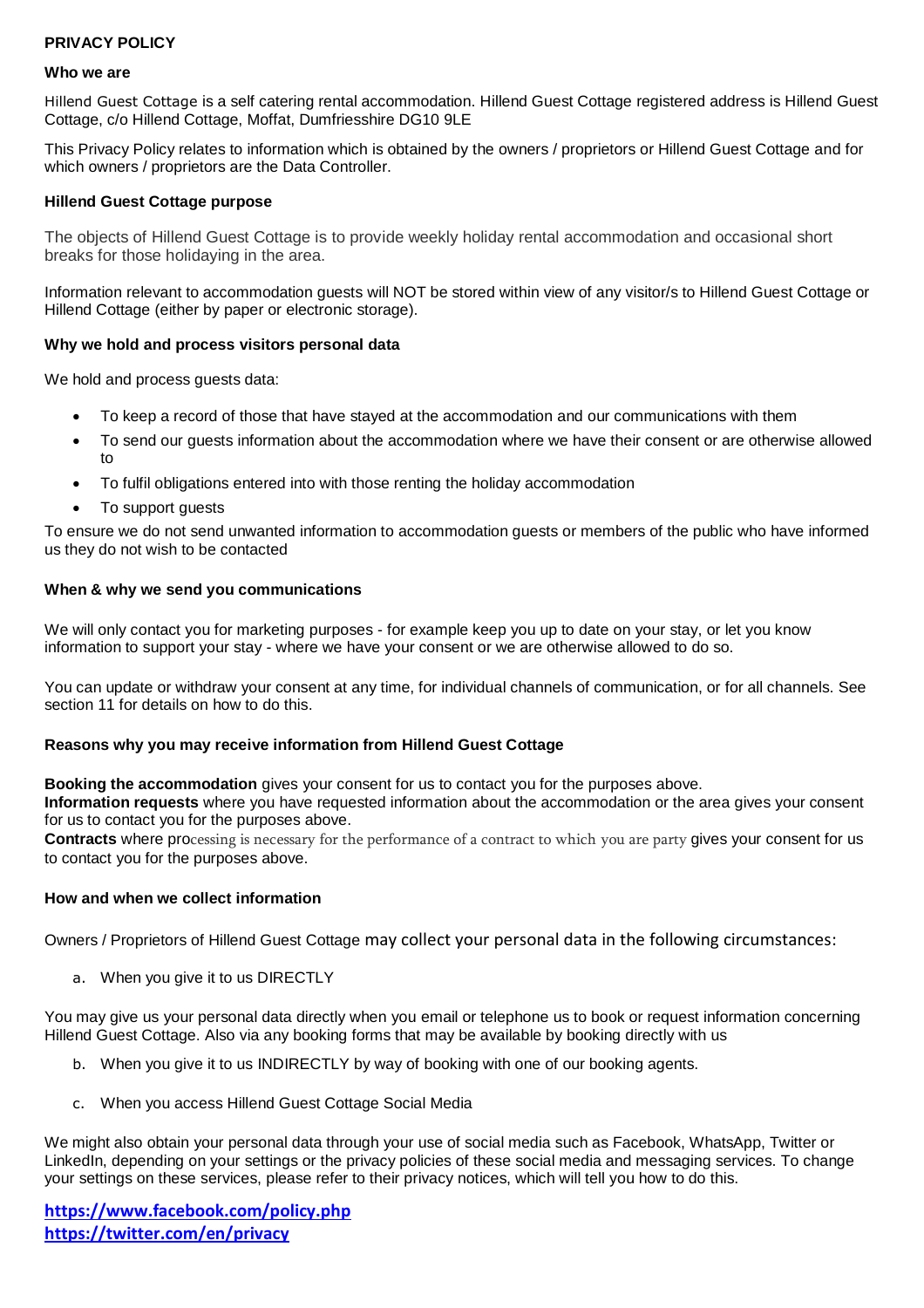# **<https://www.whatsapp.com/legal/#privacy-policy> <https://www.linkedin.com/legal/privacy-policy>**

### d. When we use cookies

Cookies are created by your web browser when you visit our website www.moffatwater.co.uk. Every time you go back to our website, your browser will send the cookie file back to the website's server. They improve your experience of using our website, for example, by remembering your preference settings so that you are presented with information likely to be most relevant to you, and by measuring your use of the website to enable us to continuously improve our website to ensure that it meets your needs. Cookies can also be used to show you relevant Hillend Guest Cottage content on social media services such as Facebook - these are known as 'retargeting' or 'advertising' cookies.

If you visit our website as an anonymous visitor (e.g. you switch off cookies), we may still collect certain information from your browser, such as the IP address (an IP address is a number that can uniquely identify a computer or other internet device).

The Hillend Guest Cottage website www.moffatwater.co.uk contains hyperlinks to agents and other websites owned and operated by other organisations. These third-party websites have their own privacy policies, including policies on their use of cookies, and we urge you to review them. They will govern the use of personal information you submit or which is collected by cookies whilst visiting their websites. We cannot accept any responsibility or liability for the privacy practices of such third-party websites and your use of such websites is at your own risk.

### **What information Hillend Guest Cottage collect about you**

We only collect personal data relevant to the type of transactions you have with Hillend Guest Cottage accommodation.

For example, when you request information, contact us about Hillend Guest Cottage, or sign up to any of Hillend Guest Cottage services or online content or if you telephone, email, write to or text us, or engage with us via social media channels, we may receive and retain personal information about you.

The information we collect is relevant to the type of transaction you are entering into with details such as your name, email address, postal address, telephone or mobile number.

### **Sensitive Personal Data**

We do not collect "sensitive personal data" about our visitors, e.g. health status, unless there is a clear reason for doing so - where we need this to ensure that we provide appropriate facilities or support to you during your stay.

# **How will Owners / Proprietors of Hillend Guest Cottage use your personal data**

We will use your personal information for the following purposes:

- a. **For administrative reasons**, including:
- "service administration", which means that we may contact you for reasons related to administering any consented communication, administering accommodation information or content you have signed up for;
- in relation to correspondence you have entered into with us whether by letter, email, text, social media, message board or any other means, and to contact you about any content you provide;
- for internal record keeping so as to keep a record of your relationship with us;
- to keep your data up to date for instance we use the Royal Mail's data on postal address changes to ensure that we can maintain contact with you where we believe you are happy to be contacted by post.
- to implement any instructions you give us to with regard to withdrawing consent to send.

# **Will Owners / Proprietors of Hillend Guest Cottage share your information with anyone else**

We will only use your information within the office at Hillend Cottage for the purposes for which it was obtained. Your details will also be shared with booking agents where you make your booking via their booking service. Names of anyone acting for or acting against us may be included in relevant accounts or papers.

We Cottage will not, under any circumstances, share or sell your personal data with any third party for their own marketing purposes, and you will not receive marketing from any other companies, charities or other organisations as a result of giving your details directly to us. However we are not responsible for third-party booking agents who have their own privacy policies, and we urge you to review them. They will govern the use of personal information you submit or which is collected when booking through them or visiting their websites. We cannot accept any responsibility or liability for the privacy practices of such third-party websites and your use of such booking agents or websites is at your own risk.

# **Facebook and other Social Media Sites**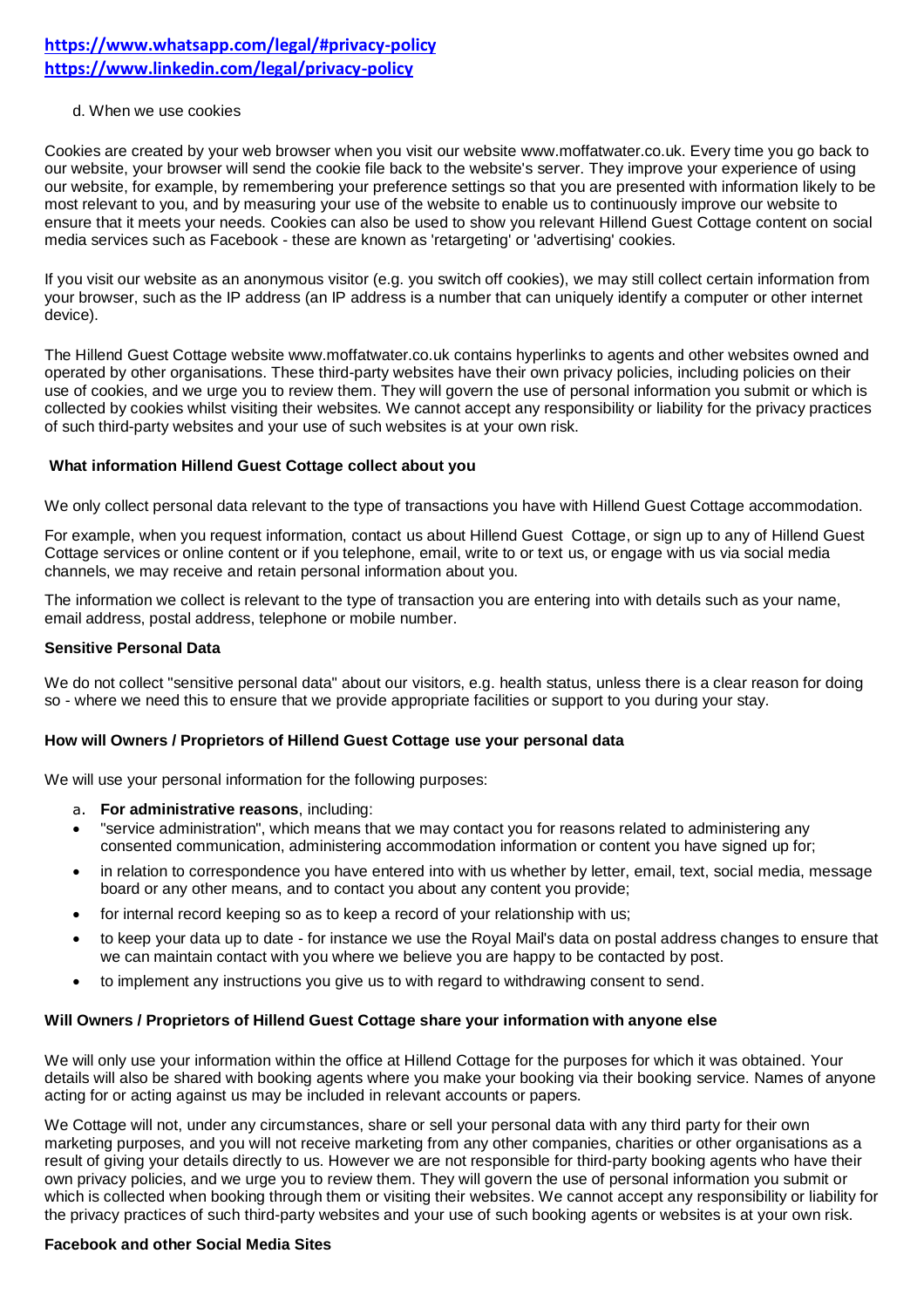There are two ways to prevent social media use of your data, you can either update your preferences at Hillend Guest Cottage by opting out of the relevant channel of communication or you can do this via the social media site:

Facebook: **<https://www.facebook.com/help/568137493302217>** LinkedIn: **<https://www.linkedin.com/help/linkedin/answer/62931>**

Twitter: **<https://business.twitter.com/en/help/troubleshooting/how-twitter-ads-work.html>**

Updating your preferences with Hillend Guest Cottage will not guarantee that you never see Hillend Guest Cottage content on social media, since the social media site may select you based on other criteria and without your data having been provided by Hillend Guest Cottage.

# **Where legally required**

We will also comply with legal requests where disclosure is required or permitted by law (for example to government bodies for tax purposes or law enforcement agencies for the prevention and detection of crime, subject to such bodies providing us with a relevant request in writing).

Your data is not processed outside the UK.

# **Breach of privacy or data protection**

In the event a breach of privacy or breach of data protection occurs individuals and any necessary authorities will be notified promptly and action take to rectify the breach.

# **How long will Owners / Propietors of Hillend Guest Cottage keep your information**

We will hold your personal information on our systems for as long as is necessary for the relevant activity, for example we will keep a record of your stay for 10 years to comply with HMRC rules.

If you request that we stop sending you marketing materials we will keep a record of your contact details and appropriate information to enable us to comply with your request not to be contacted by us.

Where you contribute material to us, e.g. user generated content we will only keep your content for as long as is reasonably required for the purpose(s) for which it was submitted unless otherwise stated at the point of generation.

All personal data is stored securely and access is limited to the minimum number of relevant staff. It is deleted when no longer relevant by burning or electronic deletion, is never shared with third parties, and is available to you at any point should you wish to see it.

**The Hillend Guest Cottage abide by GDPR (General Data Protection Regulation) rights:**

- **1. The right to be informed**
- **2. The right of access**
- **3. The right to rectification**
- **4. The right to erasure**
- **5. The right to restrict processing**
- **6. The right to data protability**
- **7. The right to object**
- **8. Rights in relation to automated decision marking and profiling**

# **How to control what we send you or request we update your personal information**

The accuracy of your information is really important to us. We want to ensure that we are able to communicate with you in ways that you are happy with, and to provide you with information that is of interest.

If you wish to change how we communicate with you, or update the information we hold, then please contact us:

- email us at **[changes@moffatminerals.co.uk](mailto:changes@moffatminerals.co.uk)**
- write to us at: Changes, Moffat Minerals, Moffat, Dumfriesshire DG10 9LE
- call us on 01683 221853

# **How long will it take for these changes to be effective?**

We endeavour to meet the following service levels where guests request we do not send them marketing information:

- Email 24 hours from receipt of email
- Telephone 24 hours from receipt of request to opt out
- Mail 28 days from receipt of 'do not mail' request.

#### **Right to see info**